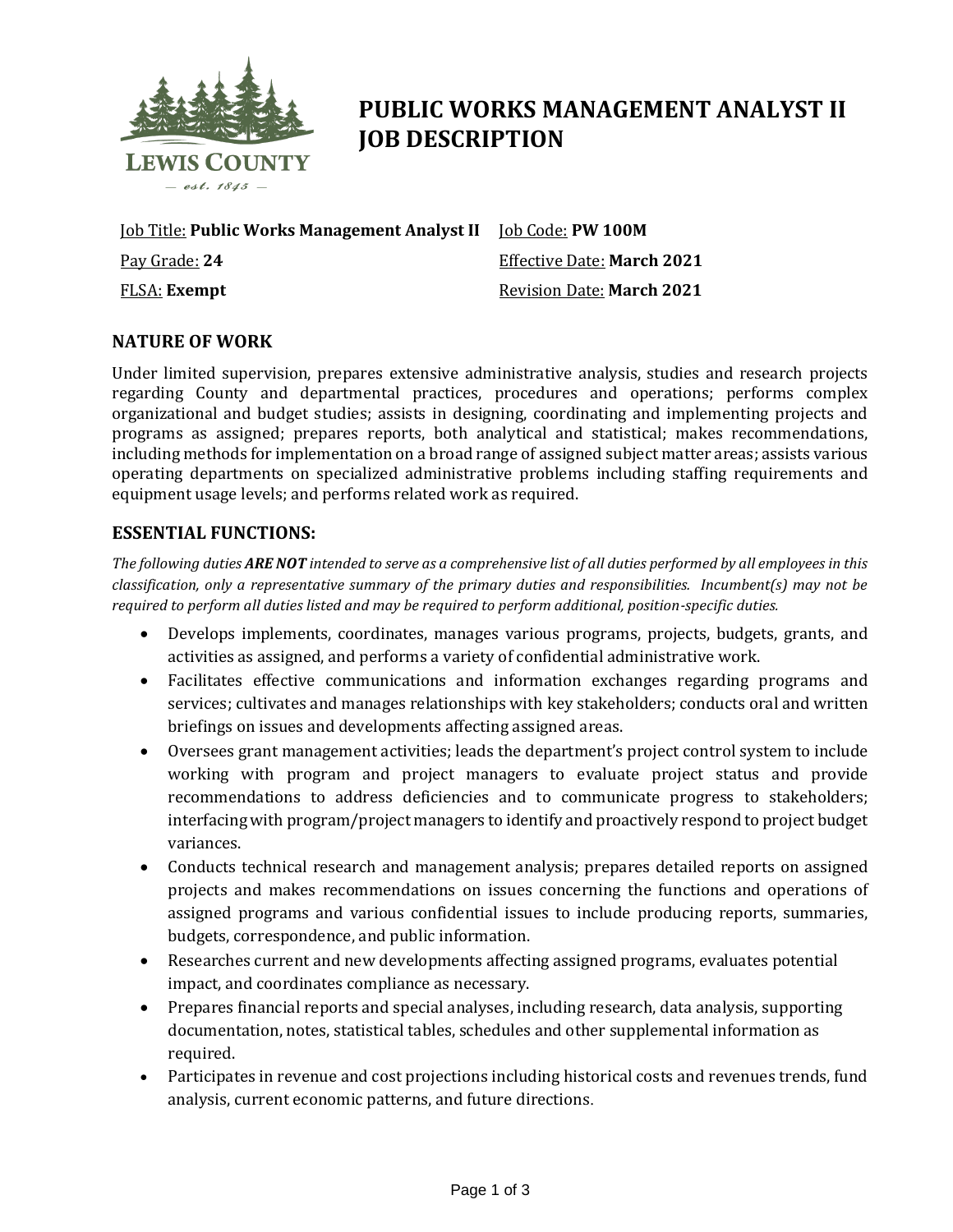- Facilitates payments, reimbursements, auditing, and reporting, and to ensure appropriate project and/or grant accounting and other project/grant/financial management activities.
- Provides training to staff. Identifies and suggests improvements to department services and works with other management staff to streamline processes.
- Assist in developing and performing analysis related to service charges, central cost allocations, equipment rental rates, financial impacts from contracts, agreements, and county policies; perform cost versus benefit analyses and other special studies, projects, and research for department as requested.
- Provides staff support to departmental management; facilitates and coordinates interdepartmental projects; provides analytical support for financial, operational and organizational issues; coordinates and manages assigned special projects.

## **WORKING ENVIRONMENT / PHYSICAL DEMANDS:**

Work is performed in a standard office environment and involves sitting for extended periods, standing, walking, bending, reaching, and lifting of objects up to 30 pounds.

## **EMPLOYMENT STANDARDS:**

Bachelor's degree in Accounting, Finance, Business Administration, or a related field and three (3) years of related experience.

A valid Driver's License is required.

## **KNOWLEDGE AND SKILLS:**

#### **Knowledge of:**

- Government Accounting Standards Board (GASB), Generally Accepted Accounting Principles (GAAP), Washington State Auditor's Budgeting Accounting & Reporting System (BARS), and all applicable laws and regulations.
- Applicable provisions within the Revised Code of Washington (RCW) and Washington Administrative Code (WAC).
- Financial and statistical analysis and research techniques.
- Automated financial systems and software.
- Fiscal records, complex reports, and documentation.
- County organization, operations, policies and procedures.
- Microsoft Products and accounting software.

#### **Skills in:**

- Effective and efficient oral and written communication.
- Developing and implementing programs, policies, and/or procedures to achieve specific goals and objectives.
- Ability to research, plan, develop, monitor and close grants and project budgets.
- Research, interpret, apply, and explain rules, regulations, policies and procedures related to assigned work function.
- Strong analytical and collaborative skills.